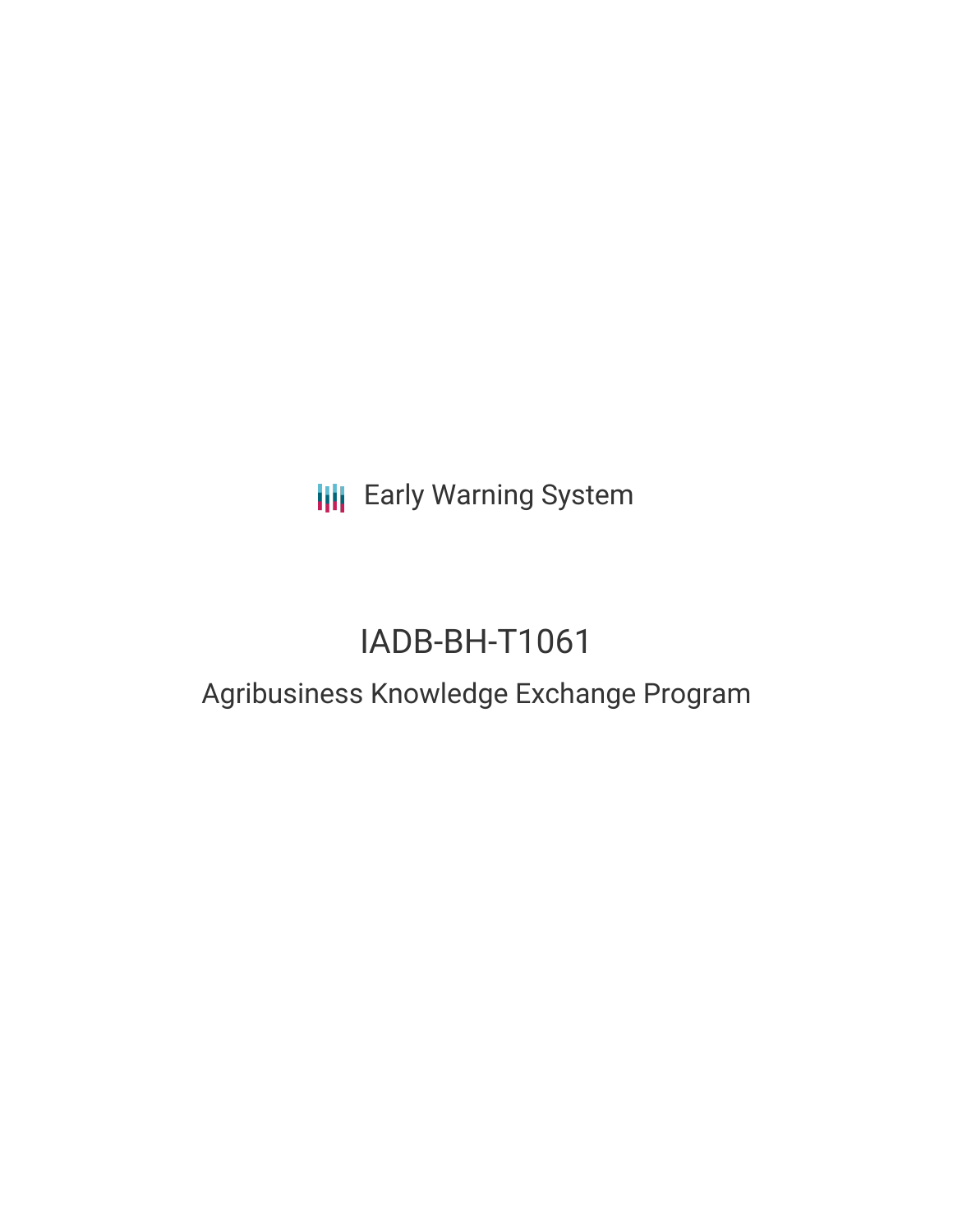

#### **Quick Facts**

| <b>Countries</b>               | <b>Bahamas</b>                                  |
|--------------------------------|-------------------------------------------------|
| <b>Financial Institutions</b>  | Inter-American Development Bank (IADB)          |
| <b>Status</b>                  | Proposed                                        |
| <b>Bank Risk Rating</b>        | U                                               |
| <b>Borrower</b>                | Government of Bahamas                           |
| <b>Sectors</b>                 | Agriculture and Forestry, Technical Cooperation |
| <b>Investment Type(s)</b>      | Grant                                           |
| <b>Investment Amount (USD)</b> | $$0.02$ million                                 |
| <b>Grant Amount (USD)</b>      | $$0.02$ million                                 |
| <b>Project Cost (USD)</b>      | $$0.02$ million                                 |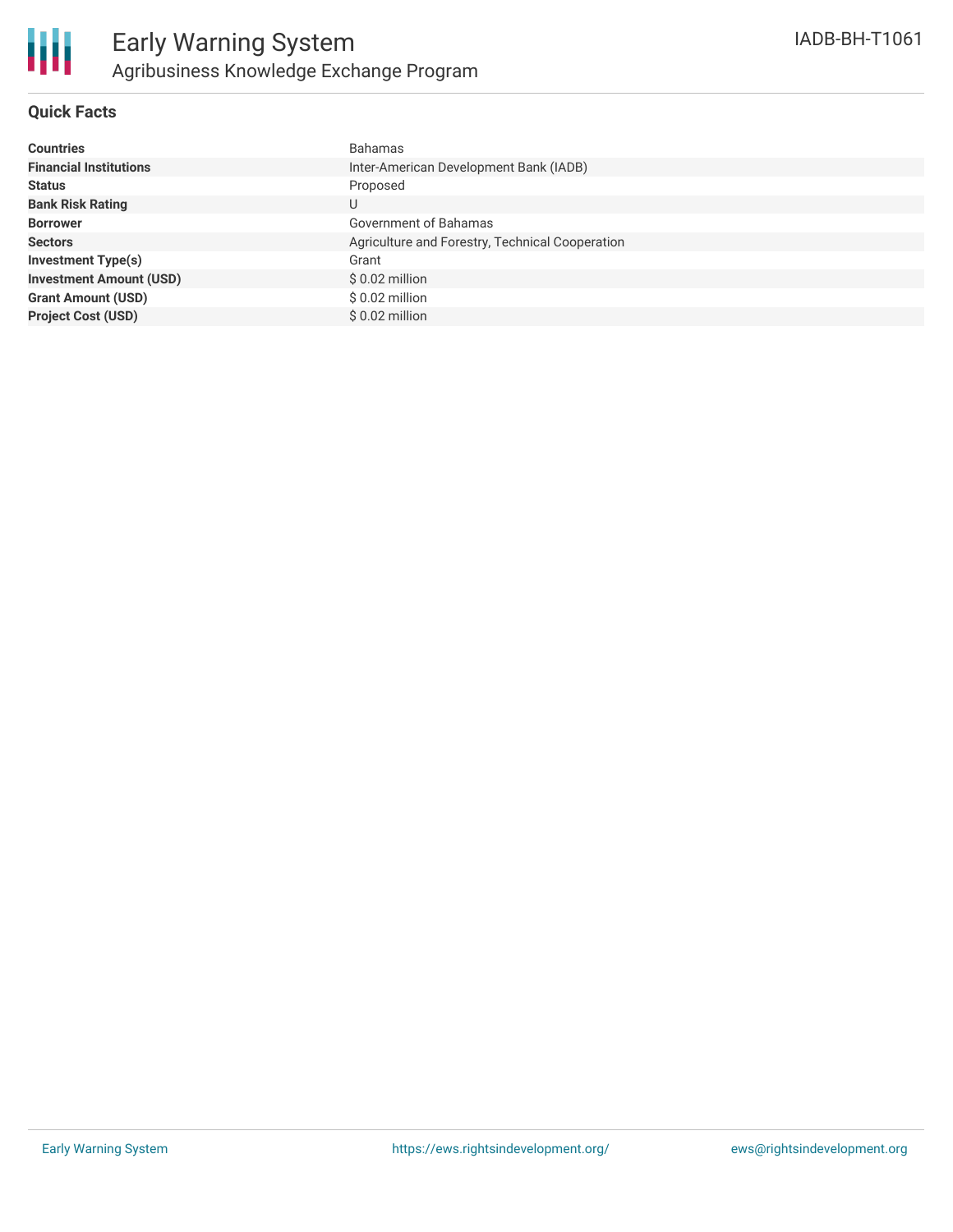

#### **Project Description**

To promote an intra-regional knowledge exchange among the countries of the Caribbean Country Department conducive to an expanded understanding of private sector new developments in small and medium sized companies in the agribusiness sector and the transformative power of technology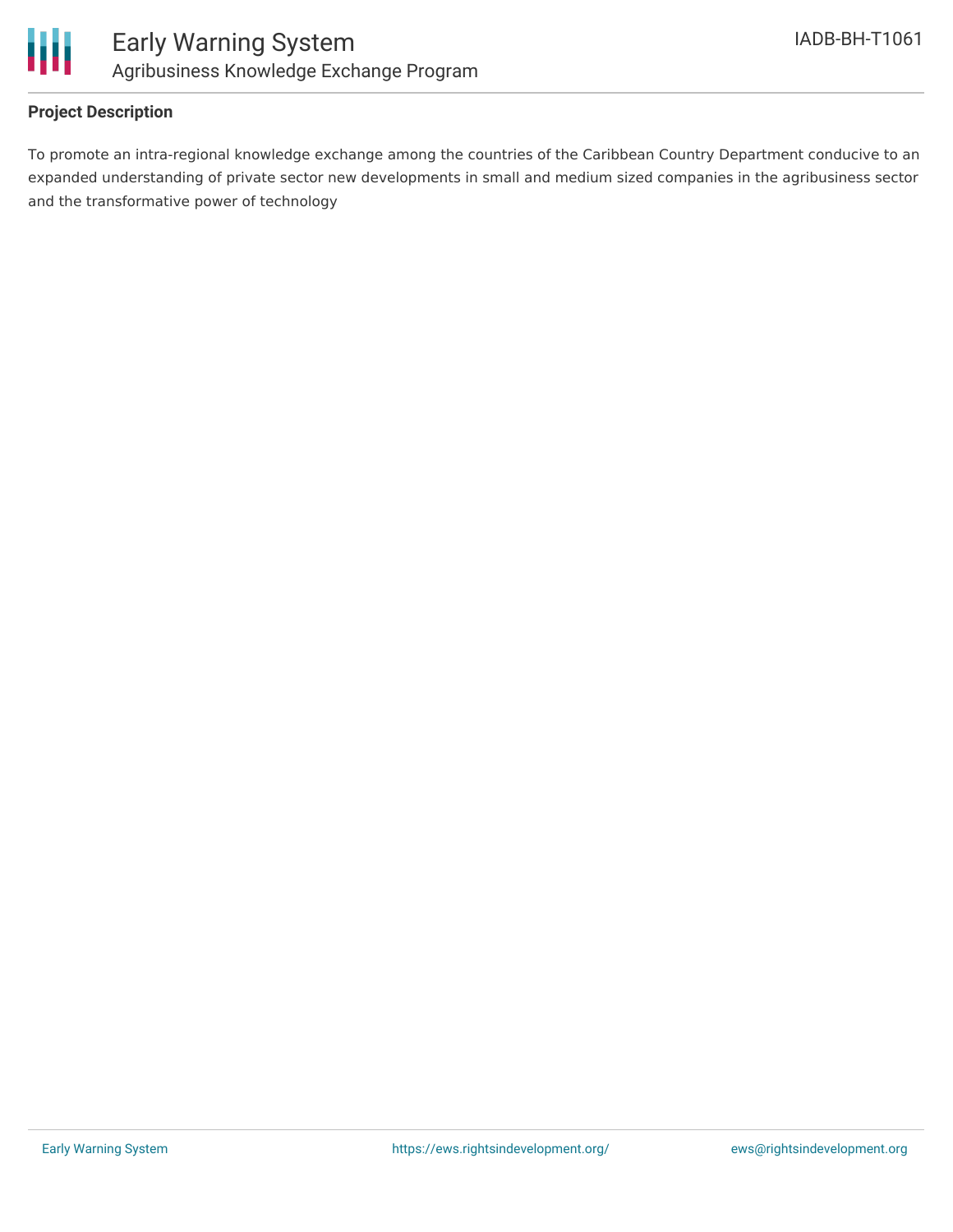

### Early Warning System Agribusiness Knowledge Exchange Program

#### **Investment Description**

• Inter-American Development Bank (IADB)